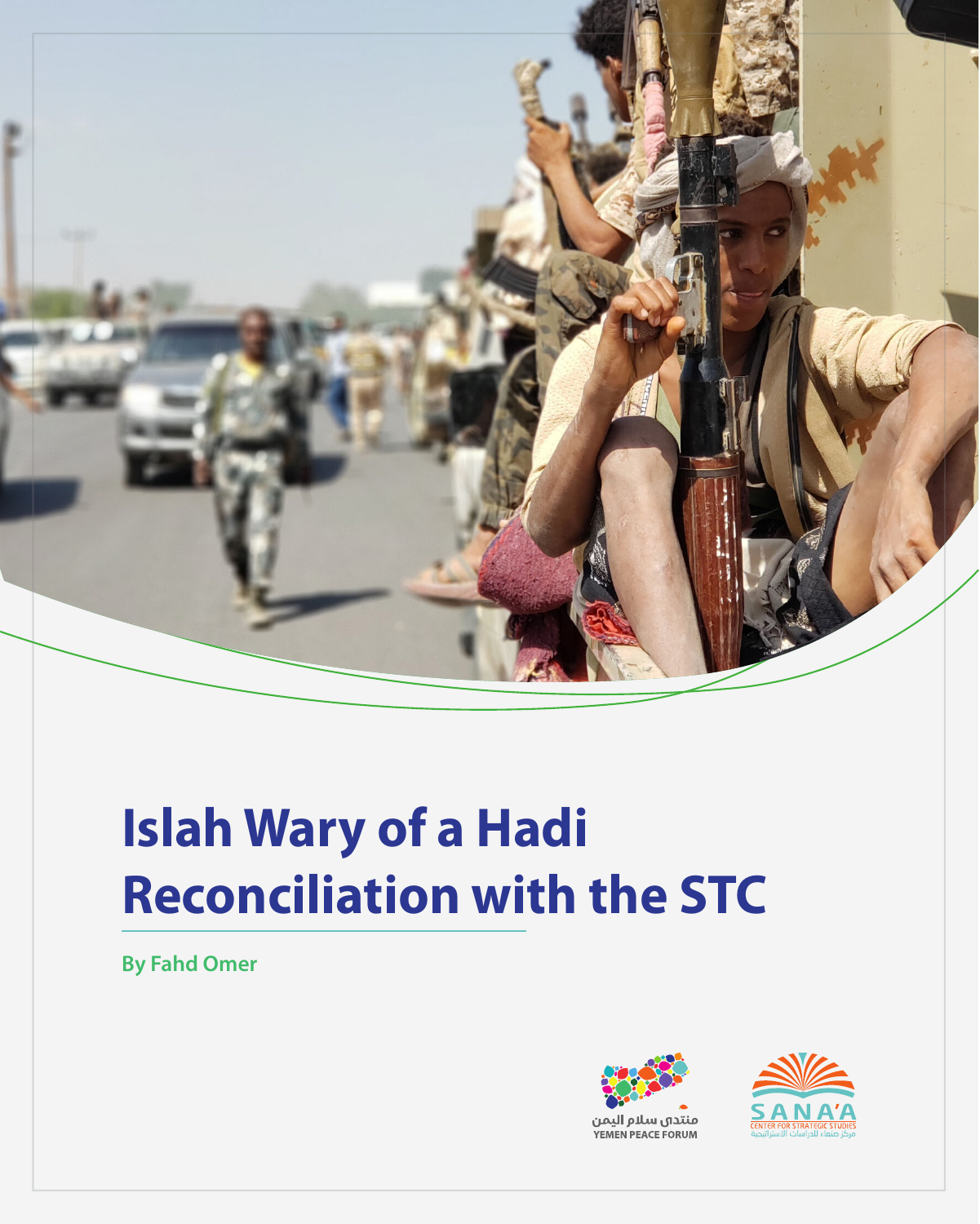# منتدى سلام اليمن **YEMEN PEACE FORUM**

REC.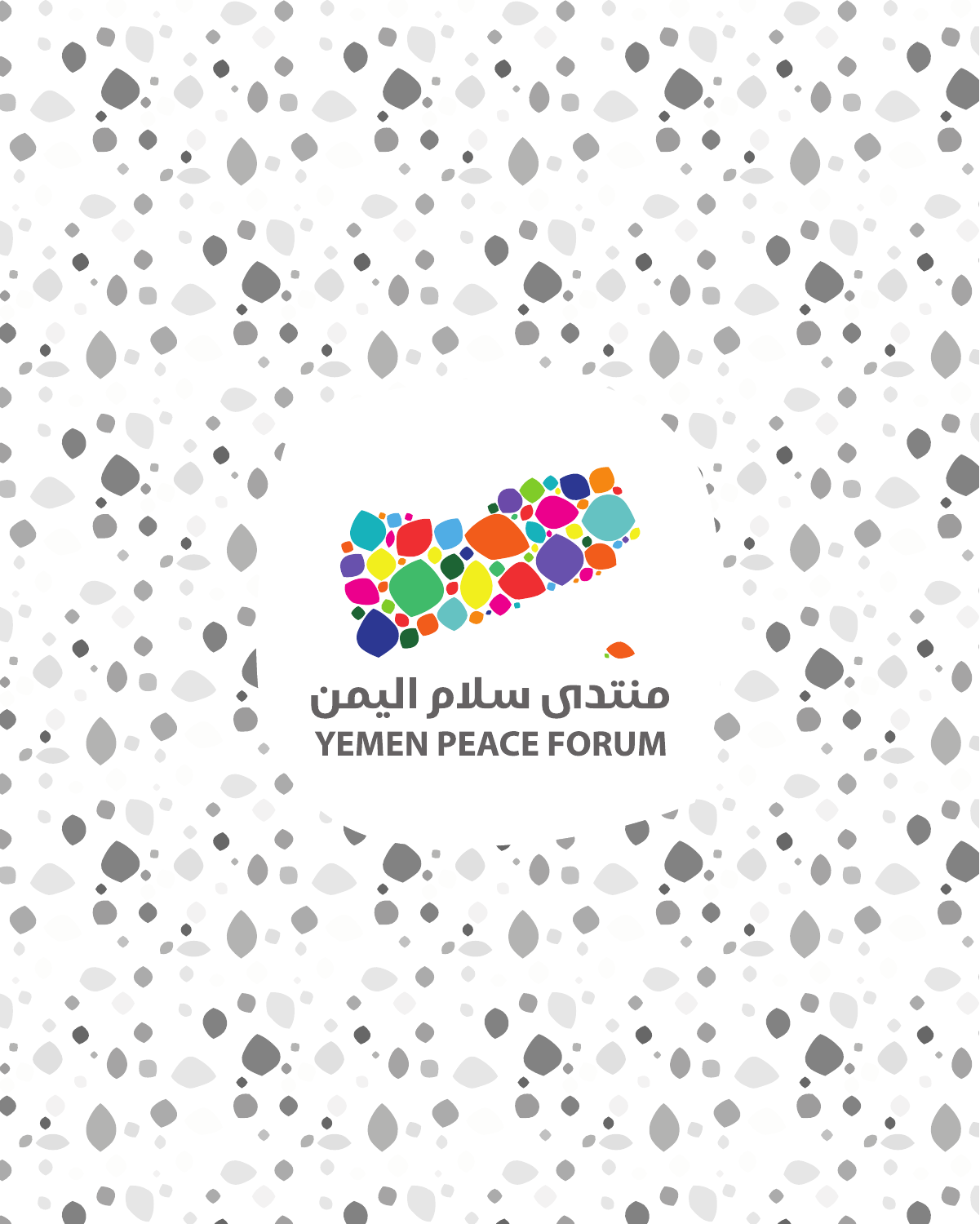# **Islah Wary of a Hadi Reconciliation with the STC**

#### **By Fahd Omer**

*Editor's note: The author, a Yemeni researcher, is writing under a pseudonym for security reasons.*

January 7, 2021

*Cover Photo : STC forces withdraw toward Aden from the Sheikh Salam front on December 14 as part of the implementation of the Riyadh Agreement's mutual redeployment of forces in Abyan. Sana'a Center photo by Ahmed al-Shutiri*



**YEMEN PEACE FORUM** 

The Yemen Peace Forum initiative is a track II youth and civil society platform facilitated by the Sana'a Center and funded by the Dutch Ministry of Foreign Affairs. This interactive initiative seeks to both invest in building and empowering the next generation of Yemeni youth and civil society actors and to engage them in critical national issues. Building on the Sana'a Center's core goal of producing knowledge by local voices, this initiative seeks to develop and invest in young policy analysts and writers across Yemen.





The Sana'a Center for Strategic Studies is an independent think-tank that seeks to foster change through knowledge production with a focus on Yemen and the surrounding region. The Center's publications and programs, offered in both Arabic and English, cover political, social, economic and security related developments, aiming to impact policy locally, regionally, and internationally.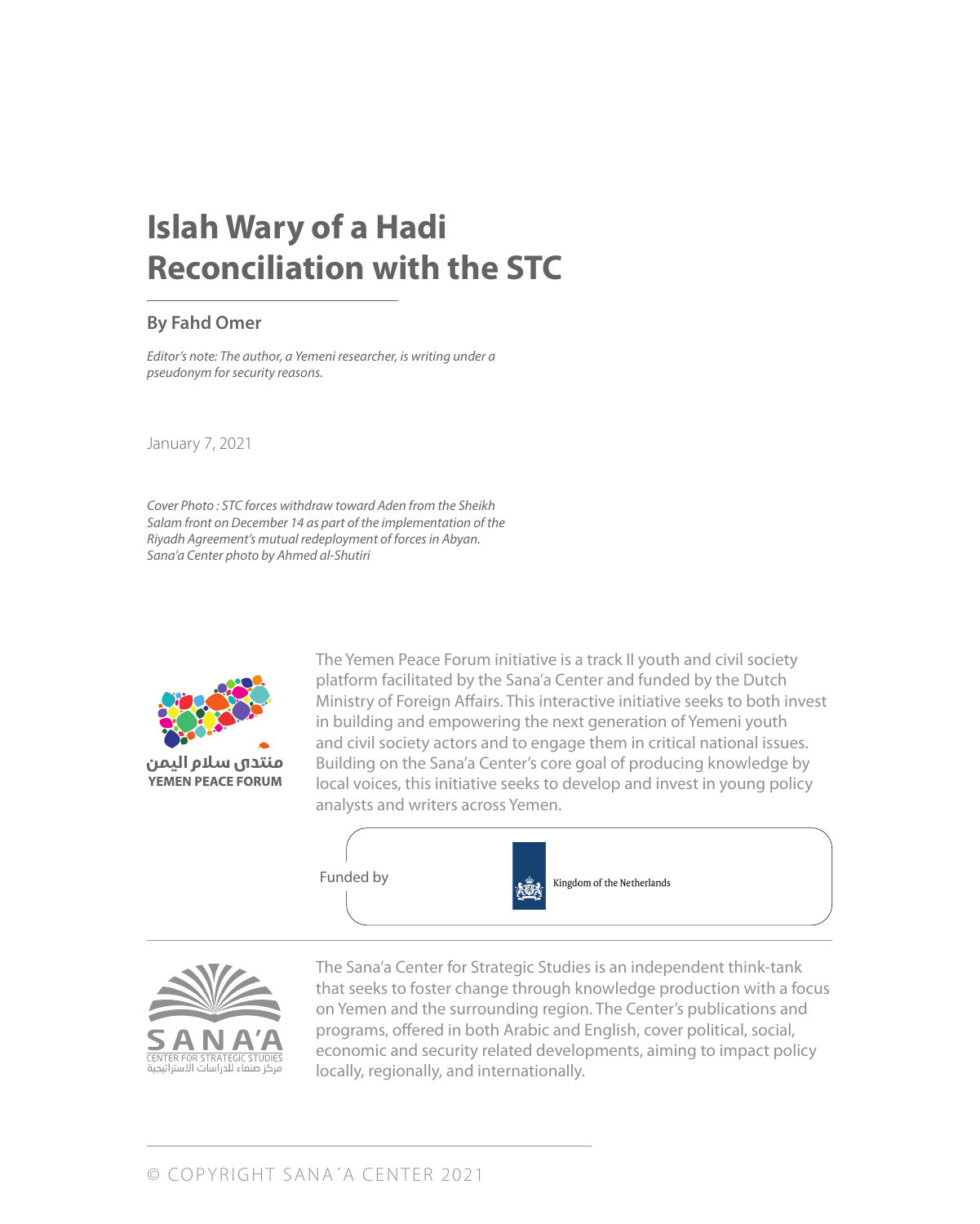On December 11, Yemeni government and Southern Transitional Council (STC) forces began withdrawing from frontlines in Abyan governorate. The redeployments – first stipulated in the Saudi-sponsored Riyadh Agreement signed in November 2019 but implemented more than a year later than scheduled – are set to be followed by the imminent formation of a new Yemeni government that includes STC figures.

Movement to implement the agreement following months of stalemate comes at a time of acute vulnerability for Yemeni President Abdo Rabbou Mansour Hadi. With government forces having been engaged in a two-front war – against the armed Houthi movement in the north and Southern Transitional Council (STC) in the south – for most of the past year, the president has appeared generally incapable of facing down these challenges to his authority. These rival groups, meanwhile, have sought to depict Hadi as a weak and ineffective leader, which has undermined the standing of the internationally recognized government that he leads.

Confidence in Hadi among his allies also appears to be wavering. In particular, the Islah party has been acting with increasing independence in the past few months to defend its interests and gains in areas where it holds sway. The looming realization of the powersharing deal with the STC may be viewed by Islah as yet another concession by Hadi to rivals – one that could leave Islah more vulnerable and potentially cause it to strike out further on its own.

## *Struggle for the South*

Since its formation in May 2017, with full-fledged support from the United Arab Emirates, the STC has sought to establish a unified social, political and military force with the aim of regaining independence for South Yemen. It moved to assert its grip over Aden by forming an alternative legislature, the Southern National Assembly, establishing military camps, and seizing control of Aden's strategic ports. Two rounds of military confrontations with Yemeni government forces in the city, in January 2018 and later in August of 2019, ended with the STC cementing its control of Aden and ejecting the government from its interim capital.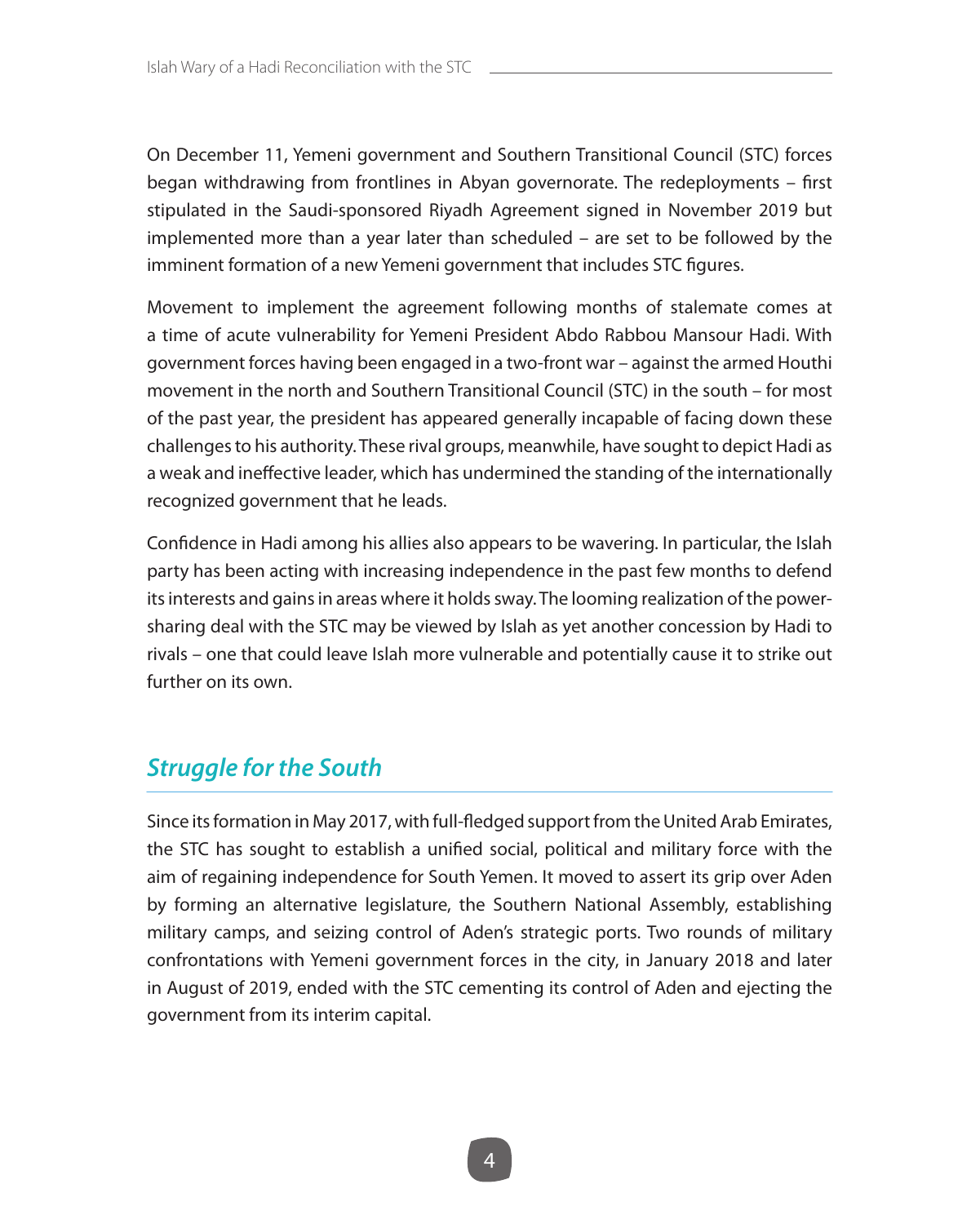The loss of Aden and the spread of fighting to other southern governorates raised the specter of a new protracted civil war within the wider Yemen conflict, and put a renewed focus on Hadi's legitimacy. This perception of legitimacy is critical because it was Hadi, in his capacity as head of state, who requested international assistance to drive back the Houthi movement in 2015. In response, Riyadh, worried that the legal cover for the Saudi- and Emirati-led military intervention in Yemen could be compromised, moved to sponsor talks and broker a peace agreement between the government and STC. Known as the Riyadh Agreement, Hadi accepted the sharing of power and decision-making with the STC in exchange for his government being allowed to return to Aden and the STCaligned military and security forces being integrated under the government's Defense and Interior ministries.

When it came to implementing the agreement on the ground, however, progress has proven elusive. Mistrust has reigned between the two sides, with particularly vitriolic exchanges between the STC and Islah. Islah is affiliated with the Yemeni branch of the Muslim Brotherhood; the UAE, the STC's main backer, has sought to combat the influence of the Islamist movement across the Middle East. Thus, translating the agreement into action requires effort, agility, and diplomatic strength on behalf of the government to ensure that the agreement comes into effect, with backing from regional allies and the international community.

President Hadi, however, lacks such leadership qualities. He was unable to mobilize his Presidential Guard after Houthi fighters, allied with forces loyal to former President Ali Abdullah Saleh, marched into Sana'a in September 2014. Following this humiliation, the Houthis pressured Hadi into signing the Peace and National Partnership Agreement, which provided cover for their military takeover. Years later, following the loss of his second capital, Aden, he was cornered into signing another agreement with longtime southern rivals.

As the Riyadh Agreement remained unimplemented throughout most of 2020, the STC has been seizing every opportunity to take advantage of Hadi's weakness. As a result, the Yemeni government has found itself checkmated in some areas and threatened in others. In April, the STC announced its intention to institute self-rule across the former South Yemen. In June, STC-aligned forces took over the island governorate of Socotra, drawing little more than faint protest from the Hadi government. In July, the STC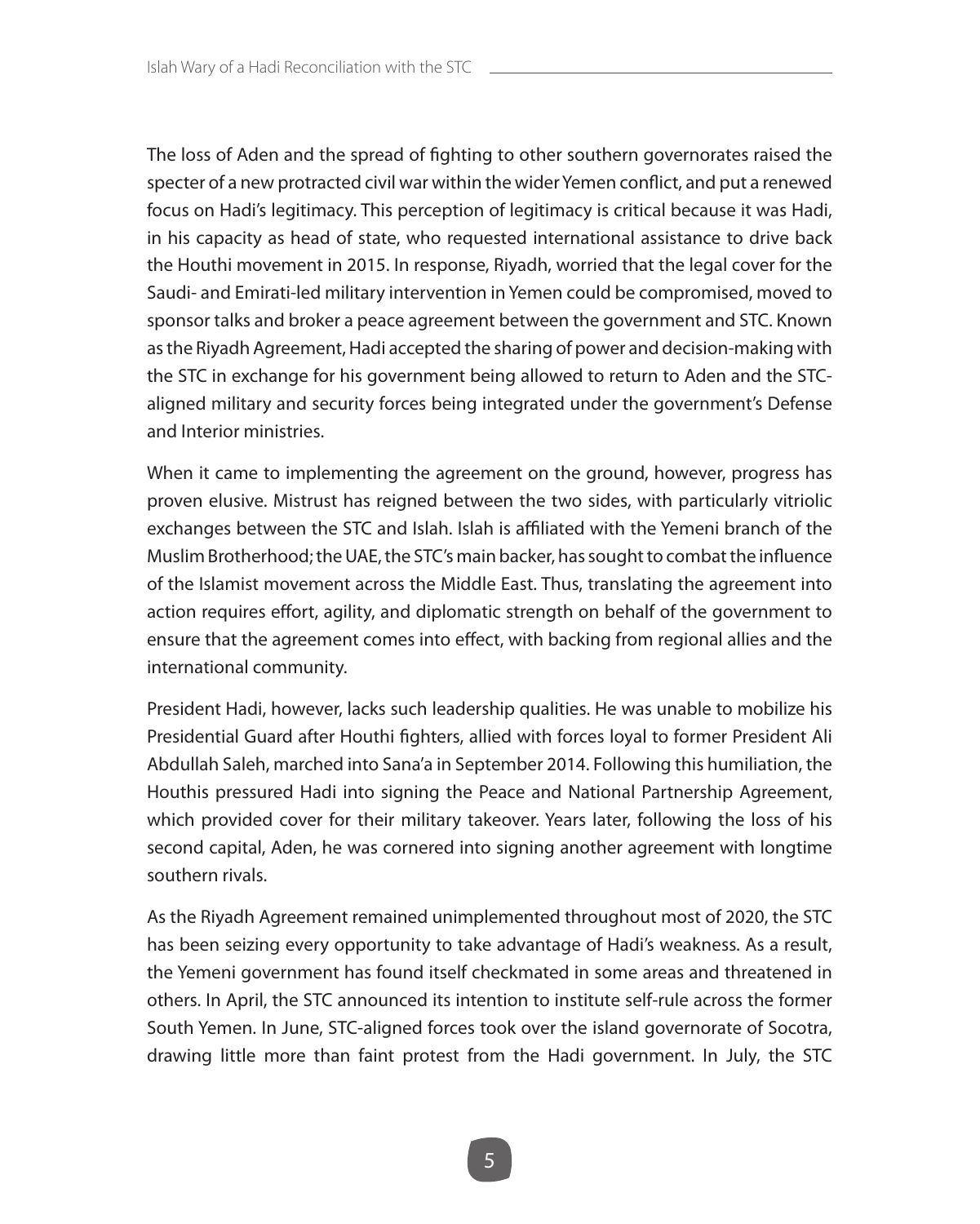staged a large anti-Hadi demonstration in the coastal city of Mukalla in Hadramawt. On several occasions, the group temporarily suspended its participation in talks aimed at implementing the Riyadh Agreement.

These STC gains provided additional leverage in negotiations with the government. Its decision in July to publicly abandon its earlier self-rule declaration came only after Hadi's government was pushed to sign amendments demanded by the STC to the first version of the Riyadh Agreement. The same month, Hadi appointed a new Aden governor and police chief, both of whom are STC-affiliated. This appeared as a concession to the STC's demand that political aspects of the Riyadh Agreement be implemented before military ones, while the Hadi government has publicly insisted on the opposite.

During Yemen's most-critical times in his extended presidential term, Hadi has routinely conceded power and influence to rivals and opponents of his government. The STC appears to have bet that this trend will continue.

### *Anxious Allies Move to Protect Their Interests*

These persistent challenges faced by Hadi and the Yemeni government appear to have left other parties within the government increasingly wary. Ahmed bin Dagher, deputy chairman of the General People's Congress (GPC) party and a presidential advisor, characterized the GPC's participation in the Riyadh Agreement's government-formation talks, despite reservations, as an attempt to save "the legitimacy". In addition, Bin Dagher also criticizes foreign actors' interference in the process, which highlights his and the GPC's worries about the Hadi government's shrinking international credibility.

Islah, one of the largest political parties in Yemen and currently seen by many to be Hadi's main ally, is likely to face more risks and challenges moving forward than any of the other few allies Hadi has left. Islah is one of two main political actors that has shaped the sociopolitical landscape in Yemen for more than two decades. Its partial dependency on Saudi Arabia, and Hadi's utter dependency on the same monarchy, brought the two sides together, especially after March 2015. The president needed Islah's popular presence, social and political influence in different parts of Yemen (especially in the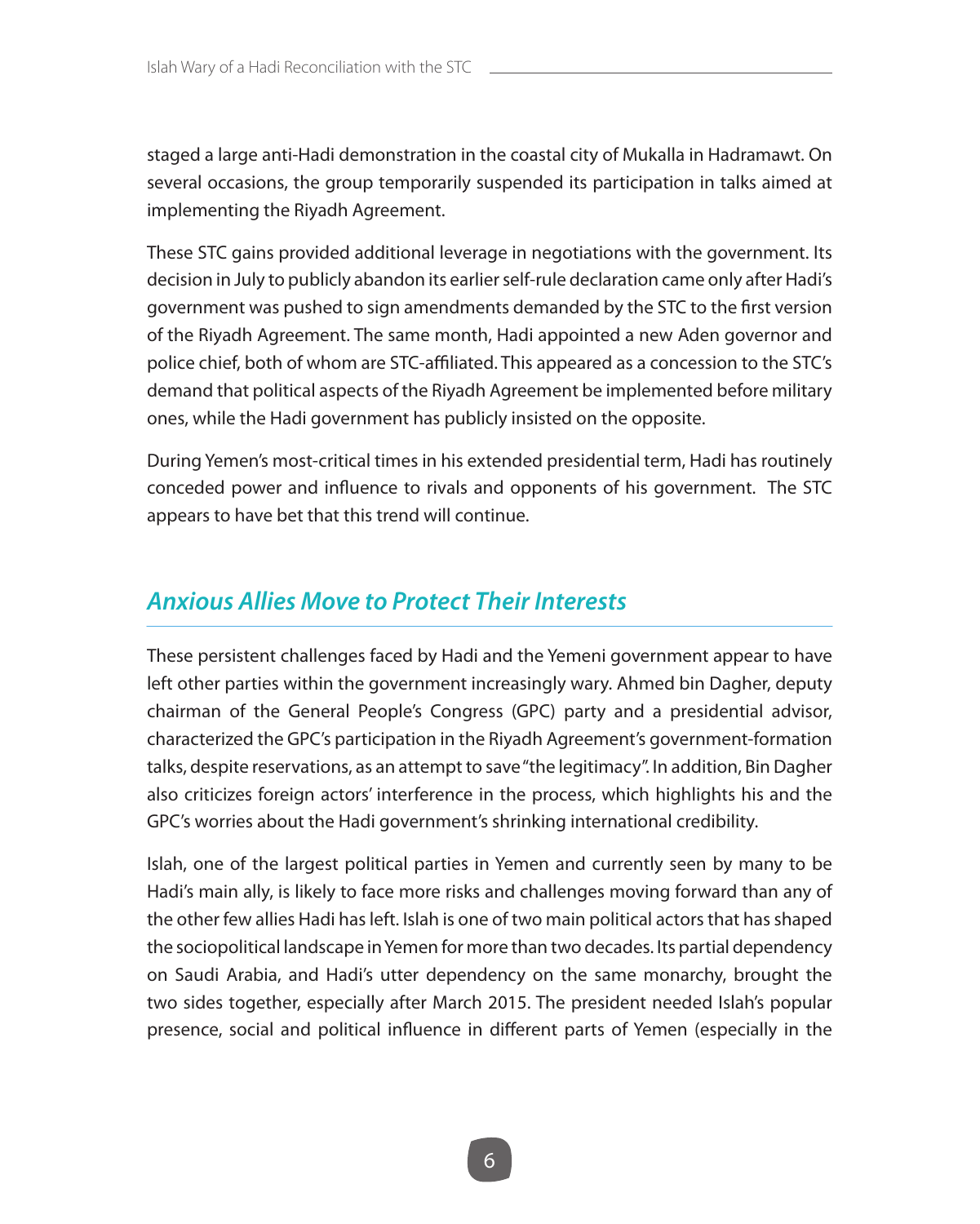middle and northern parts of the country), and its experience in co-ruling Yemen during Saleh's tenure, to help him maintain his image before the international community as the one and only recognized and legitimate president of a democratic Yemen. Similarly, Islah undoubtedly needed Hadi's flag to regain strength and push back against the Houthi-Saleh military offensive, especially in its strongholds of Taiz and Marib, and to maintain and protect its economic and commercial interests.

While Islah and Hadi have had their issues, their relationship has endured, with each viewing the other as a lesser of two evils. The president substantially weakened Islah when he, intentionally and prompted by some regional powers, overlooked Houthi forces attacking and seizing Islah camps and strongholds in Amran governorate in 2014. Islah's presence has also been used as a pretext, by the UAE and non-state actors such as the STC, to undermine the credibility of Hadi's government. In 2018, when then-Yemeni prime minister Bin Dagher defied an Emirati attempt to extend its influence on Socotra, the UAE and its local allies accused the Muslim Brotherhood, by which they meant Islah, of directing the prime minister's actions. Similar accusations related to Muslim Brotherhood influence were employed by STC forces two years later ahead of their seizure of the island.

UAE-backed forces in Yemen are attempting to make political and military gains at Islah's expense. Politically, through the Riyadh Agreement, the STC is seeking to limit Islah's influence and presence in a future government. On the military side, Islah's strongholds in Taiz city and the governorate are under pressure. In July, this prompted Islah-affiliated commanders to send the Taiz Military Axis, the largest military grouping in the governorate, which incorporates the bulk of Taiz popular resistance sub-groups, against the UAE-backed 35th Armored Brigade in a security campaign in areas south of Taiz city. Meanwhile, the presence of the Joint Forces led by Tareq Saleh, the coalitionbacked nephew of former President Saleh who refuses to recognize the legitimacy of Hadi's government, in the strategic port city of Mokha along Taiz's Red Sea Coast looms as a potential future threat to Islah in the governorate.

Observing Hadi's diminished legitimacy and influence, Islah seems to be preparing for a new round of potential confrontations – it has recruited hundreds of new fighters and established several new military camps in Taiz outside of Yemeni government supervision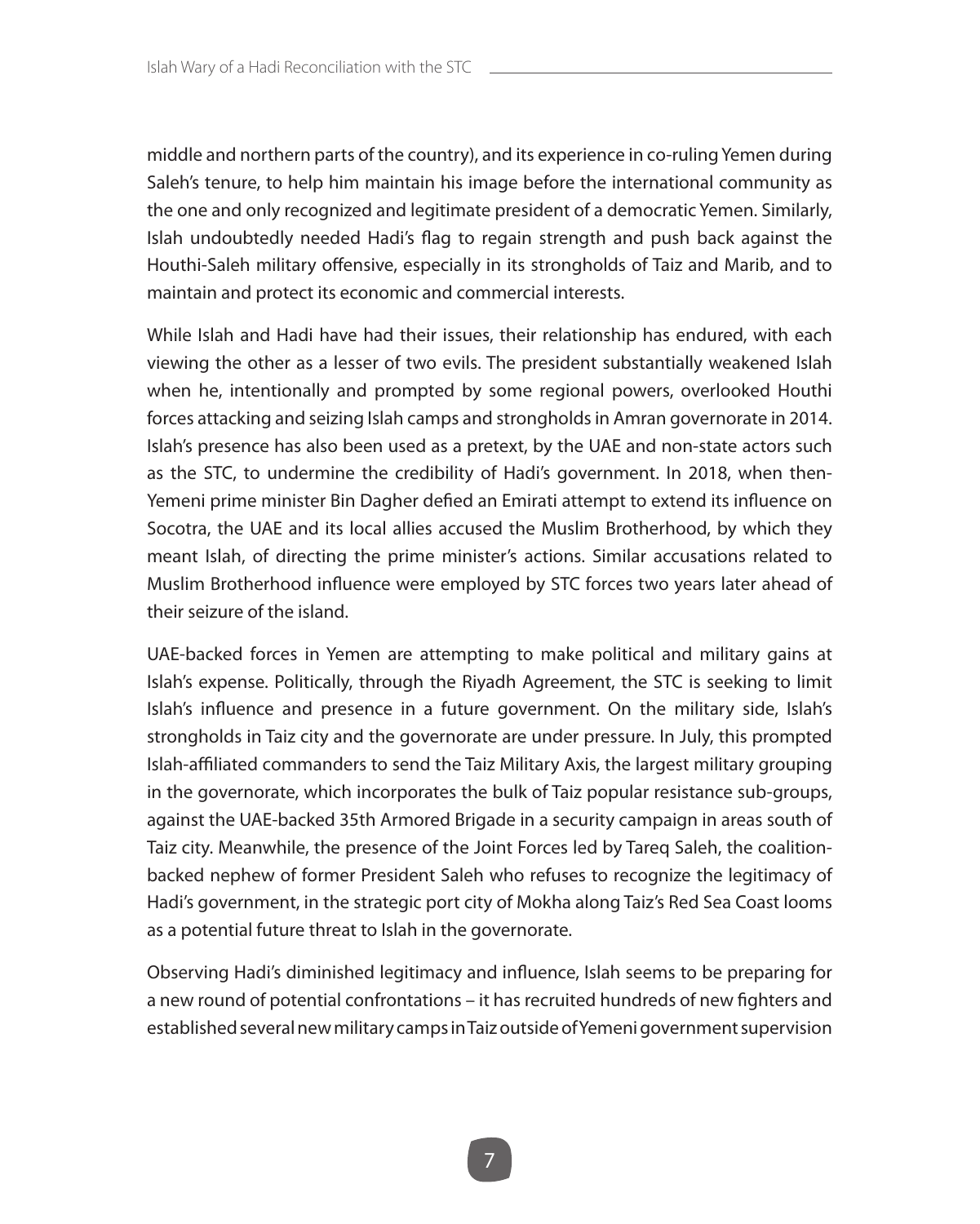in 2020 – even as the Yemeni government negotiates with the STC and moves toward implementing the Riyadh Agreement. Perceived concessions toward Islah's rivals may push it to act more and more as an independent, non-state actor, threatening to further divide an already fragmented Yemeni state.

The Sana'a Center for Strategic Studies is an independent think-tank that seeks to foster change through knowledge production with a focus on Yemen and the surrounding region. The Center's publications and programs, offered in both Arabic and English, cover diplomatic, political, social, economic, military, security, humanitarian and human rights related developments, aiming to impact policy locally, regionally, and internationally.

The Yemen Peace Forum initiative is a track II youth and civil society platform facilitated by the Sana'a Center and funded by the Dutch Ministry of Foreign Affairs. This interactive initiative seeks to invest in building and empowering the next generation of Yemeni youth and civil society actors and to engage them in critical national issues. Building on the Sana'a Center's core goal of producing knowledge by local voices, this initiative seeks to develop and invest in young policy analysts and writers across Yemen.